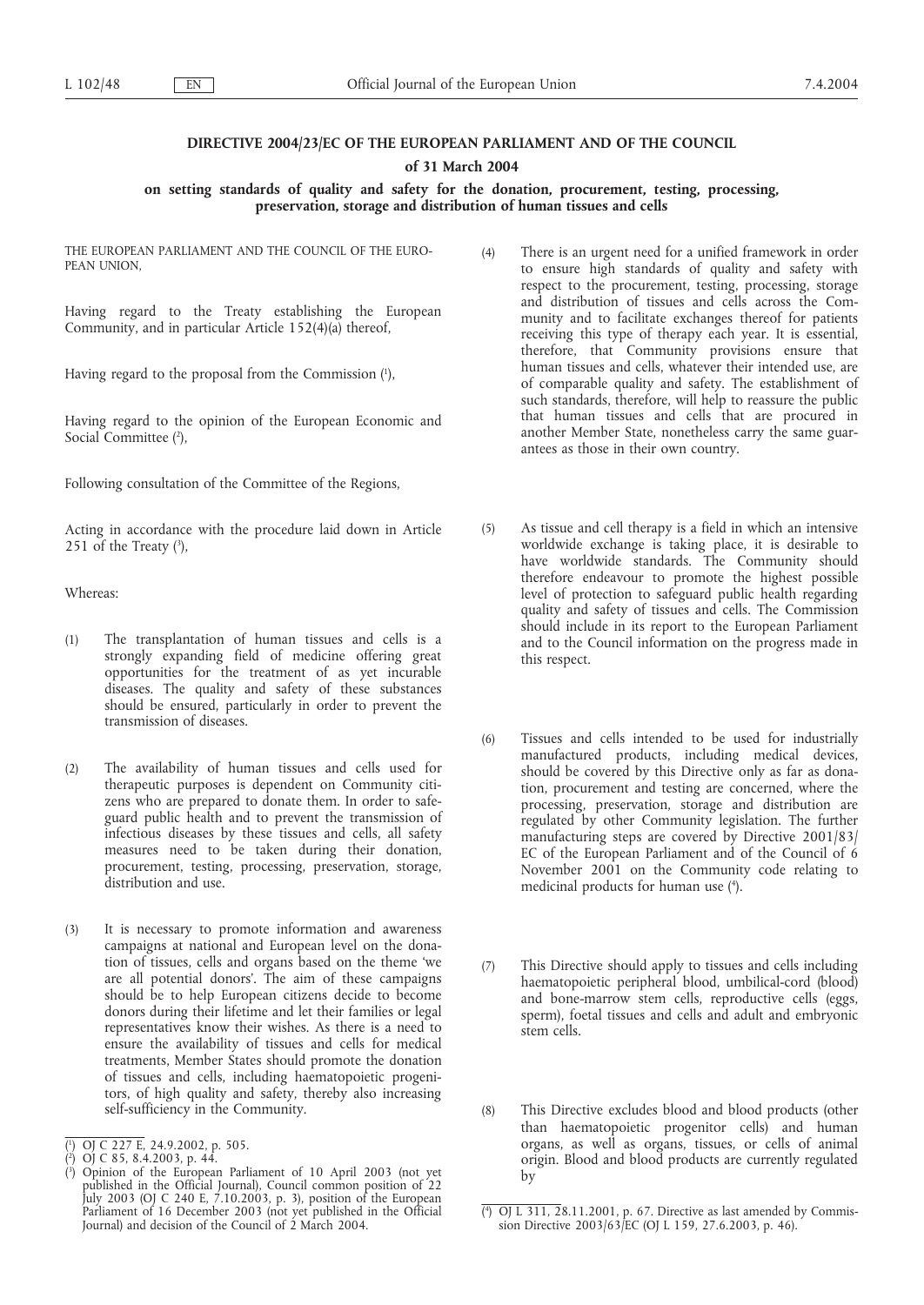- Directives 2001/83/EC and 2000/70/EC (1), Recommendation 98/463/EC (<sup>2</sup>) and Directive 2002/98/EC (<sup>3</sup>). Tissues and cells used as an autologous graft (tissues removed and transplanted back to the same individual), within the same surgical procedure and without being subjected to any banking process, are also excluded from this Directive. The quality and safety considerations associated with this process are completely different.
- (9) The use of organs to some extent raises the same issues as the use of tissues and cells, though there are serious differences, and the two subjects should therefore not be covered by one directive.
- (10) This Directive covers tissues and cells intended for human applications, including human tissues and cells used for the preparation of cosmetic products. However, in view of the risk of transmission of communicable diseases, the use of human cells, tissues and products in cosmetic products is prohibited by Commission Directive 95/34/EC of 10 July 1995 adapting to technical progress Annexes II, III, VI and VII to Council Directive 76/768/EEC on the approximation of the laws of the Member States relating to cosmetic products (4).
- (11) This Directive does not cover research using human tissues and cells, such as when used for purposes other than application to the human body, e.g. *in vitro* research or in animal models. Only those cells and tissues that in clinical trials are applied to the human body should comply with the quality and safety standards laid down in this Directive.
- (12) This Directive should not interfere with decisions made by Member States concerning the use or non-use of any specific type of human cells, including germ cells and embryonic stem cells. If, however, any particular use of such cells is authorised in a Member State, this Directive will require the application of all provisions necessary to protect public health, given the specific risks of these cells based on the scientific knowledge and their particular nature, and guarantee respect for fundamental rights. Moreover, this Directive should not interfere with provisions of Member States defining the legal term 'person' or 'individual'.

- ( 2 ) Council Recommendation of 29 June 1998 on the suitability of blood and plasma donors and the screening of donated blood in the European Community (OJ L 203, 21.7.1998, p. 14).
- ( 3 ) Directive 2002/98/EC of the European Parliament and of the Council of 27 January 2003 setting standards of quality and safety for the collection, testing, processing, storage and distribution of human blood and blood components (OJ L 33, 8.2.2003, p. 30).
- (13) The donation, procurement, testing, processing, preservation, storage and distribution of human tissues and cells intended for human applications should comply with high standards of quality and safety in order to ensure a high level of health protection in the Community. This Directive should establish standards for each one of the steps in the human tissues and cells application process.
- (14) The clinical use of tissues and cells of human origin for human application may be constrained by limited availability. Therefore it would be desirable that the criteria for access to such tissues and cells are defined in a transparent manner, on the basis of an objective evaluation of medical needs.
- (15) It is necessary to increase confidence among the Member States in the quality and safety of donated tissues and cells, in the health protection of living donors and respect for deceased donors and in the safety of the application process.
- (16) Tissues and cells used for allogeneic therapeutic purposes can be procured from both living and deceased donors. In order to ensure that the health status of a living donor is not affected by the donation, a prior medical examination should be required. The dignity of the deceased donor should be respected, notably through the reconstruction of the donor's body, so that it is as similar as possible to its original anatomical shape.
- (17) The use of tissues and cells for application in the human body can cause diseases and unwanted effects. Most of these can be prevented by careful donor evaluation and the testing of each donation in accordance with rules established and updated according to the best available scientific advice.
- (18) As a matter of principle, tissue and cell application programmes should be founded on the philosophy of voluntary and unpaid donation, anonymity of both donor and recipient, altruism of the donor and solidarity between donor and recipient. Member States are urged to take steps to encourage a strong public and nonprofit sector involvement in the provision of tissue and cell application services and the related research and development.
- (19) Voluntary and unpaid tissue and cell donations are a factor which may contribute to high safety standards for tissues and cells and therefore to the protection of human health.
- (20) Any establishment may also be accredited as a tissue and cell establishment, provided it complies with the standards.

<sup>(</sup> 1 ) Directive 2000/70/EC of the European Parliament and of the Council of 16 November 2000 amending Council Directive 93/42/ EEC as regards medical devices incorporating stable derivates of human blood or human plasma (OJ L 313, 13.12.2000, p. 22).

<sup>(</sup> 4 ) OJ L 167, 18.7.1995, p. 19.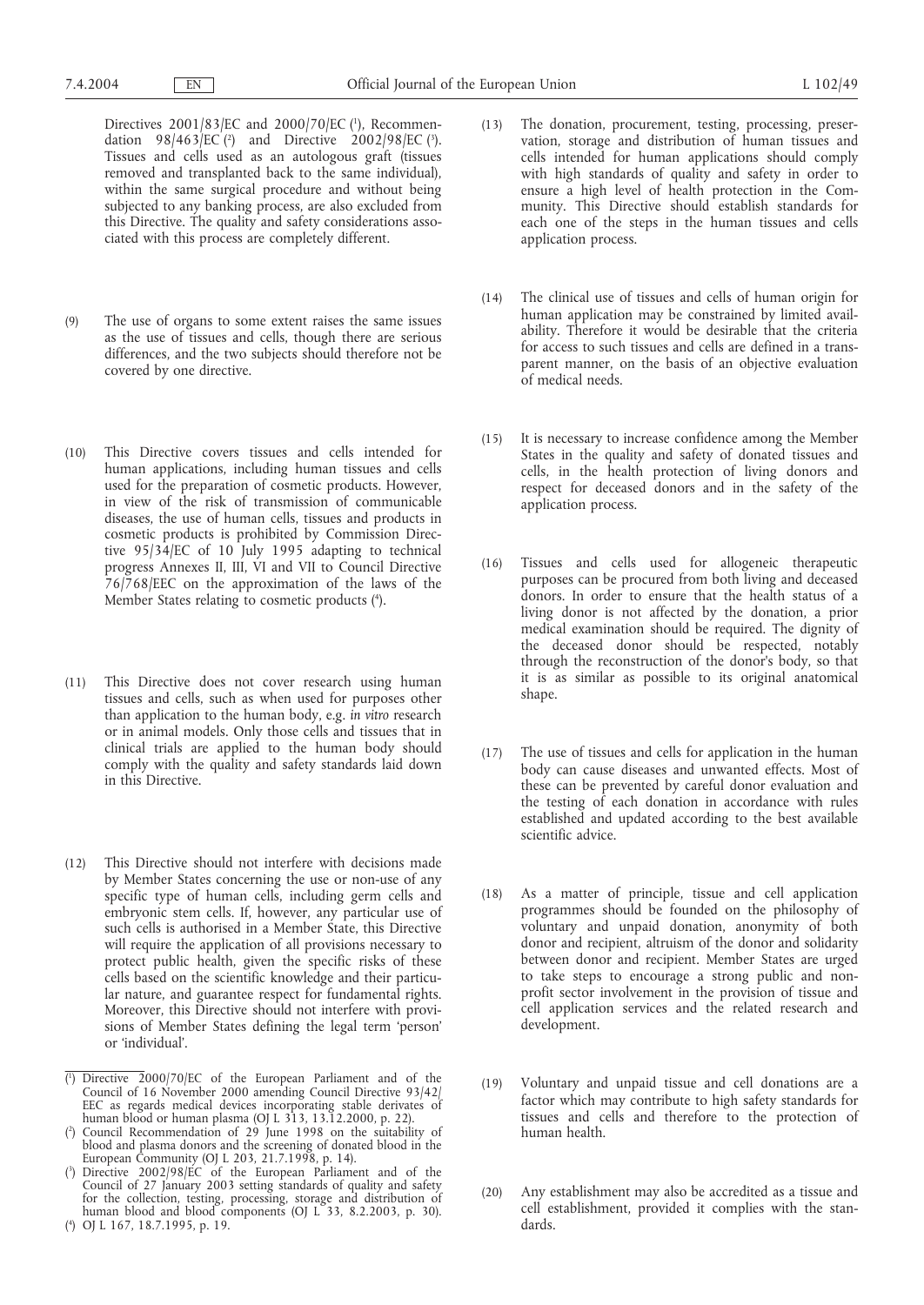- (21) With due regard to the principle of transparency, all tissue establishments accredited, designated, authorised or licensed under the provisions of this Directive, including those manufacturing products from human tissues and cells, whether subject or not to other Community legislation, should have access to relevant tissues and cells procured in accordance with the provisions of this Directive, without prejudice to the provisions in force in Member States on the use of tissues and cells.
- (22) This Directive respects the fundamental rights and observes the principles reflected in the Charter of Fundamental Rights of the European Union (1 ) and takes into account as appropriate the Convention for the protection of human rights and dignity of the human being with regard to the application of biology and medicine: Convention on human rights and biomedicine. Neither the Charter nor the Convention makes express provision for harmonisation or prevents Member States from introducing more stringent requirements in their legislation.
- (23) All necessary measures need to be taken in order to provide prospective donors of tissues and cells with assurances regarding the confidentiality of any healthrelated information provided to the authorised personnel, the results of tests on their donations, as well as any future traceability of their donation.
- (24) Directive 95/46/EC of the European Parliament and of the Council of 24 October 1995 on the protection of individuals with regard to the processing of personal data and the free movement of such data (2) applies to personal data processed in application of this Directive. Article 8 of that directive prohibits in principle the processing of data concerning health. Limited exemptions to this prohibition principle are laid down. Directive 95/46/EC also provides for the controller to implement appropriate technical and organisational measures to protect personal data against accidental or unlawful destruction or accidental loss, alteration, unauthorised disclosure or access and against all other unlawful forms of processing.
- (25) An accreditation system for tissue establishments and a system for notification of adverse events and reactions linked to the procurement, testing, processing, preservation, storage and distribution of human tissues and cells should be established in the Member States.
- (26) Member States should organise inspections and control measures, to be carried out by officials representing the competent authority, to ensure that tissue establishments

comply with the provisions of this Directive. Member States should ensure that the officials involved in inspections and control measures are appropriately qualified and receive adequate training.

- (27) Personnel directly involved in the donation, procurement, testing, processing, preservation, storage and distribution of human tissues and cells should be appropriately qualified and provided with timely and relevant training. The provisions laid down in this Directive as regards training should be applicable without prejudice to existing Community legislation on the recognition of professional qualifications.
- (28) An adequate system to ensure the traceability of human tissues and cells should be established. This would also make it possible to verify compliance with quality and safety standards. Traceability should be enforced through accurate substance, donor, recipient, tissue establishment and laboratory identification procedures as well as record maintenance and an appropriate labelling system.
- (29) As a general principle, the identity of the recipient(s) should not be disclosed to the donor or his/her family and vice versa, without prejudice to legislation in force in Member States on the conditions of disclosure, which could authorise in exceptional cases, notably in the case of gametes donation, the lifting of donor anonymity.
- (30) In order to increase the effective implementation of the provisions adopted in accordance with this Directive, it is appropriate to provide for penalties to be applied by Member States.
- (31) Since the objective of this Directive, namely to set high standards of quality and safety for human tissues and cells throughout the Community, cannot be sufficiently achieved by the Member States and can therefore, by reason of scale and effects, be better achieved at Community level, the Community may adopt measures in accordance with the principle of subsidiarity as set out in Article 5 of the Treaty. In accordance with the principle of proportionality, as set out in that Article, this Directive does not go beyond what is necessary in order to achieve that objective.
- (32) It is necessary that the best possible scientific advice is available to the Community in relation to the safety of tissues and cells; in particular in order to assist the Commission in adapting the provisions of this Directive to scientific and technical progress in the light of the rapid advance in biotechnology knowledge and practice in the field of human tissues and cells.

<sup>(</sup> 1 ) OJ C 364, 18.12.2000, p. 1.

<sup>(</sup> 2 ) OJ L 281, 23.11.1995, p. 31. Directive as amended by Regulation (EC) No 1882/2003 (OJ L 284, 31.10.2003, p. 1).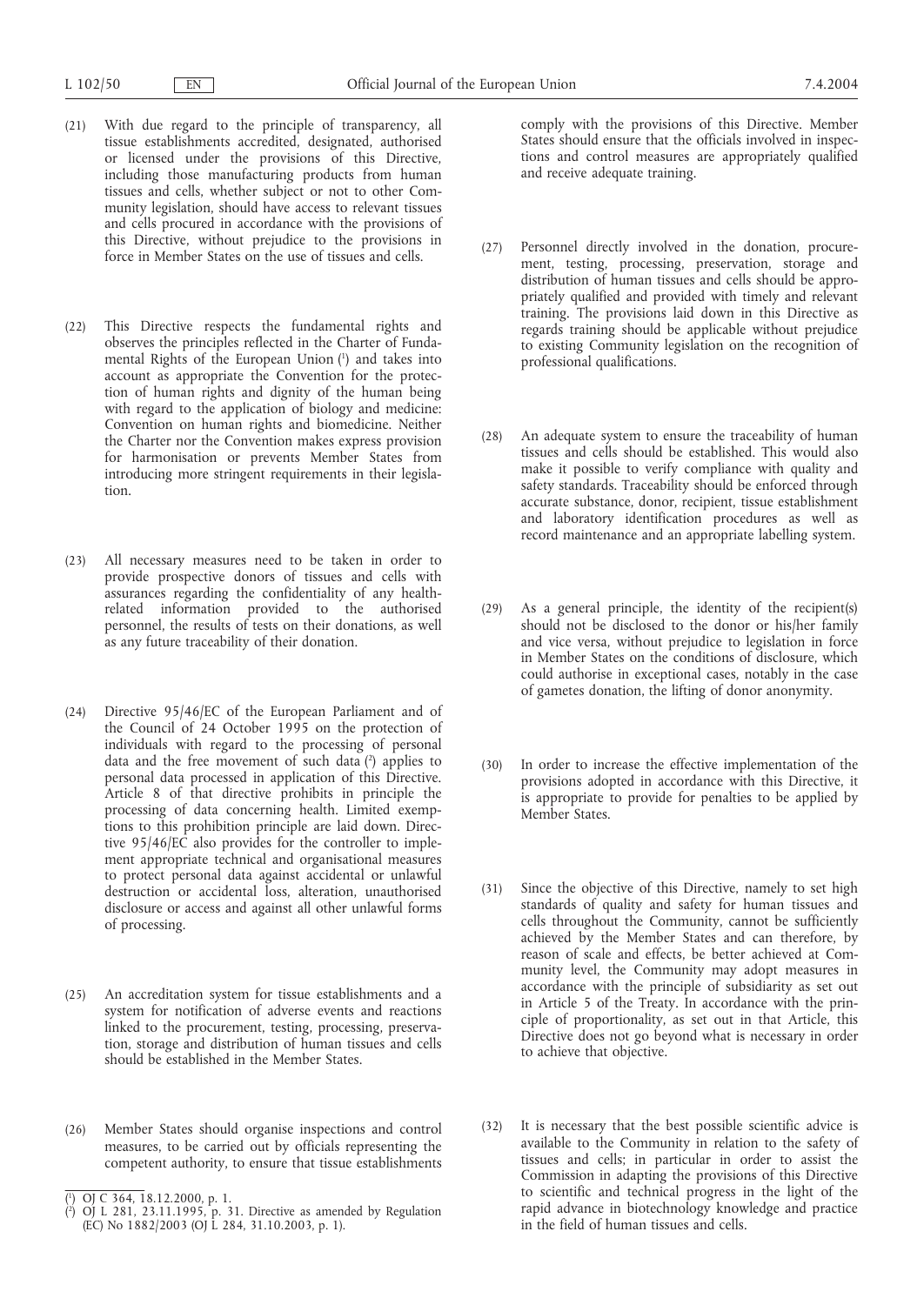- (33) The opinions of the Scientific Committee for Medicinal Products and Medical Devices and that of the European Group on Ethics in Science and New Technologies have been taken into account, as well as international experience in this field, and will be sought in the future whenever necessary.
- (34) The measures necessary for the implementation of this Directive should be adopted in accordance with Council Decision 1999/468/EC of 28 June 1999 laying down the procedures for the exercise of implementing powers conferred on the Commission (1 ),

### HAVE ADOPTED THIS DIRECTIVE:

### CHAPTER I

# **GENERAL PROVISIONS**

#### *Article 1*

### **Objective**

This Directive lays down standards of quality and safety for human tissues and cells intended for human applications, in order to ensure a high level of protection of human health.

#### *Article 2*

### **Scope**

1. This Directive shall apply to the donation, procurement, testing, processing, preservation, storage and distribution of human tissues and cells intended for human applications and of manufactured products derived from human tissues and cells intended for human applications.

Where such manufactured products are covered by other directives, this Directive shall apply only to donation, procurement and testing.

- 2. This Directive shall not apply to:
- (a) tissues and cells used as an autologous graft within the same surgical procedure;
- (b) blood and blood components as defined by Directive 2002/ 98/EC;
- (c) organs or parts of organs if it is their function to be used for the same purpose as the entire organ in the human body.
- ( 1 ) OJ L 184, 17.7.1999, p. 23.

#### *Article 3*

### **Definitions**

For the purposes of this Directive:

- (a) 'cells' means individual human cells or a collection of human cells when not bound by any form of connective tissue;
- (b) 'tissue' means all constituent parts of the human body formed by cells;
- (c) 'donor' means every human source, whether living or deceased, of human cells or tissues;
- (d) 'donation' means donating human tissues or cells intended for human applications;
- (e) 'organ' means a differentiated and vital part of the human body, formed by different tissues, that maintains its structure, vascularisation and capacity to develop physiological functions with an important level of autonomy;
- (f) 'procurement' means a process by which tissue or cells are made available;
- (g) 'processing' means all operations involved in the preparation, manipulation, preservation and packaging of tissues or cells intended for human applications;
- (h) 'preservation' means the use of chemical agents, alterations in environmental conditions or other means during processing to prevent or retard biological or physical deterioration of cells or tissues;
- (i) 'quarantine' means the status of retrieved tissue or cells, or tissue isolated physically or by other effective means, whilst awaiting a decision on their acceptance or rejection;
- (j) 'storage' means maintaining the product under appropriate controlled conditions until distribution;
- (k) 'distribution' means transportation and delivery of tissues or cells intended for human applications;
- (l) 'human application' means the use of tissues or cells on or in a human recipient and extracorporal applications;
- (m) 'serious adverse event' means any untoward occurrence associated with the procurement, testing, processing, storage and distribution of tissues and cells that might lead to the transmission of a communicable disease, to death or life-threatening, disabling or incapacitating conditions for patients or which might result in, or prolong, hospitalisation or morbidity;
- (n) 'serious adverse reaction' means an unintended response, including a communicable disease, in the donor or in the recipient associated with the procurement or human application of tissues and cells that is fatal, life-threatening, disabling, incapacitating or which results in, or prolongs, hospitalisation or morbidity;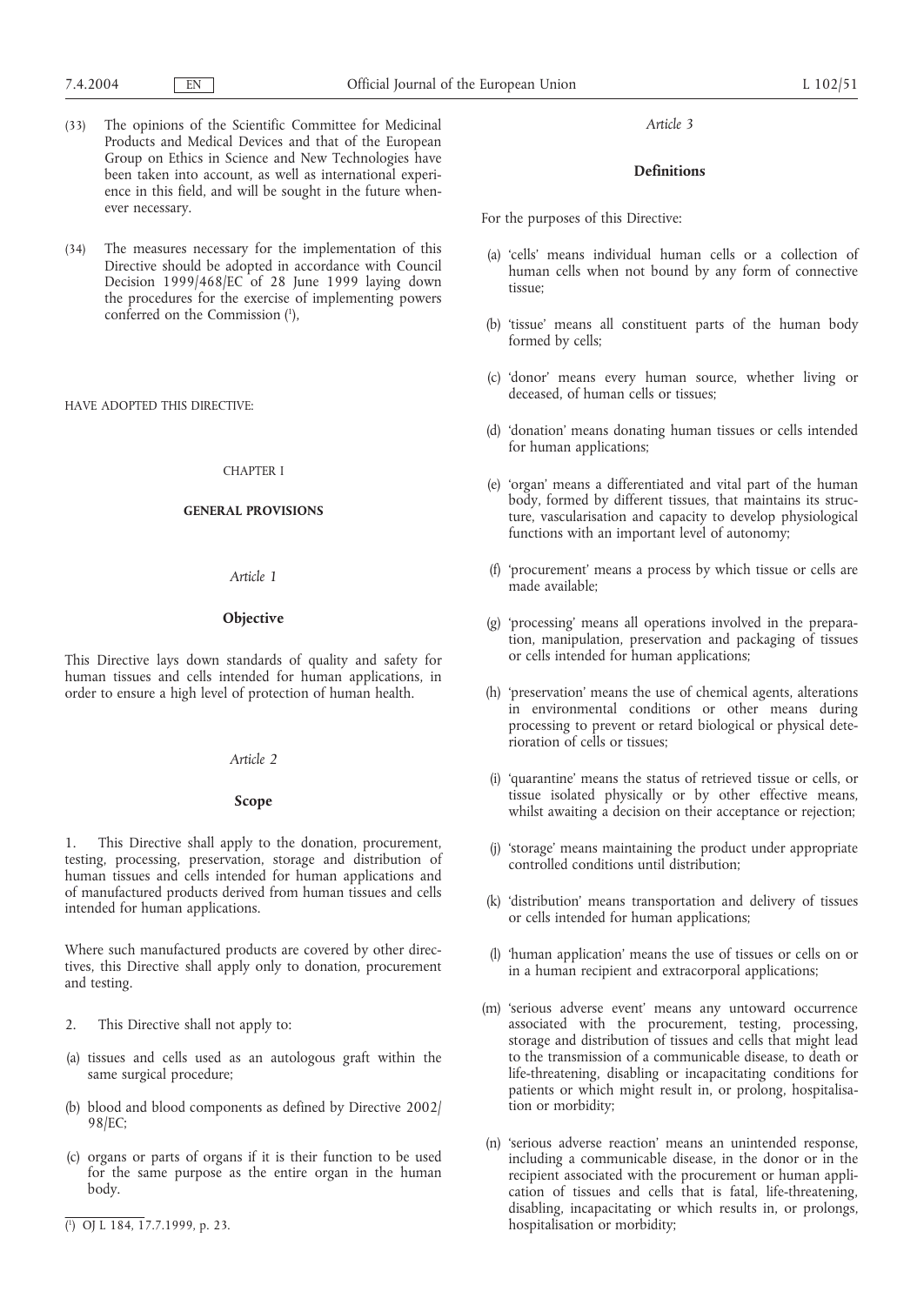- (o) 'tissue establishment' means a tissue bank or a unit of a hospital or another body where activities of processing, preservation, storage or distribution of human tissues and cells are undertaken. It may also be responsible for procurement or testing of tissues and cells;
- (p) 'allogeneic use' means cells or tissues removed from one person and applied to another;
- (q) 'autologous use' means cells or tissues removed from and applied in the same person.

### *Article 4*

### **Implementation**

1. Member States shall designate the competent authority or authorities responsible for implementing the requirements of this Directive.

2. This Directive shall not prevent a Member State from maintaining or introducing more stringent protective measures, provided that they comply with the provisions of the Treaty.

In particular, a Member State may introduce requirements for voluntary unpaid donation, which include the prohibition or restriction of imports of human tissues and cells, to ensure a high level of health protection, provided that the conditions of the Treaty are met.

3. This Directive does not affect the decisions of the Member States prohibiting the donation, procurement, testing, processing, preservation, storage, distribution or use of any specific type of human tissues or cells or cells from any specified source, including where those decisions also concern imports of the same type of human tissues or cells.

4. In carrying out the activities covered by this Directive, the Commission may have recourse to technical and/or administrative assistance to the mutual benefit of the Commission and of the beneficiaries, relating to identification, preparation, management, monitoring, audit and control, as well as to support expenditure.

#### CHAPTER II

### **OBLIGATIONS ON MEMBER STATES' AUTHORITIES**

### *Article 5*

### **Supervision of human tissue and cell procurement**

1. Member States shall ensure that tissue and cell procurement and testing are carried out by persons with appropriate training and experience and that they take place in conditions accredited, designated, authorised or licensed for that purpose by the competent authority or authorities.

2. The competent authority or authorities shall take all necessary measures to ensure that tissue and cell procurement complies with the requirements referred to in Article 28(b), (e) and (f). The tests required for donors shall be carried out by a qualified laboratory accredited, designated, authorised or licensed by the competent authority or authorities.

### *Article 6*

## **Accreditation, designation, authorisation or licensing of tissue establishments and tissue and cell preparation processes**

Member States shall ensure that all tissue establishments where activities of testing, processing, preservation, storage or distribution of human tissues and cells intended for human applications are undertaken have been accredited, designated, authorised or licensed by a competent authority for the purpose of those activities.

2. The competent authority or authorities, having verified that the tissue establishment complies with the requirements referred to in Article 28(a), shall accredit, designate, authorise or license the tissue establishment and indicate which activities it may undertake and which conditions apply. It or they shall authorise the tissue and cell preparation processes which the tissue establishment may carry out in accordance with the requirements referred to in Article 28(g). Agreements between tissue establishments and third parties, as referred to in Article 24, shall be examined within the framework of this procedure.

3. The tissue establishment shall not undertake any substantial changes to its activities without the prior written approval of the competent authority or authorities.

4. The competent authority or authorities may suspend or revoke the accreditation, designation, authorisation or licensing of a tissue establishment or of a tissue or cell preparation process if inspections or control measures demonstrate that such an establishment or process does not comply with the requirements of this Directive.

5. Some specified tissues and cells, which will be determined in accordance with the requirements referred to in Article 28(i), may, with the agreement of the competent authority or authorities, be distributed directly for immediate transplantation to the recipient as long as the supplier is provided with an accreditation, designation, authorisation or licence for this activity.

#### *Article 7*

#### **Inspections and control measures**

1. Member States shall ensure that the competent authority or authorities organise inspections and that tissue establishments carry out appropriate control measures in order to ensure compliance with the requirements of this Directive.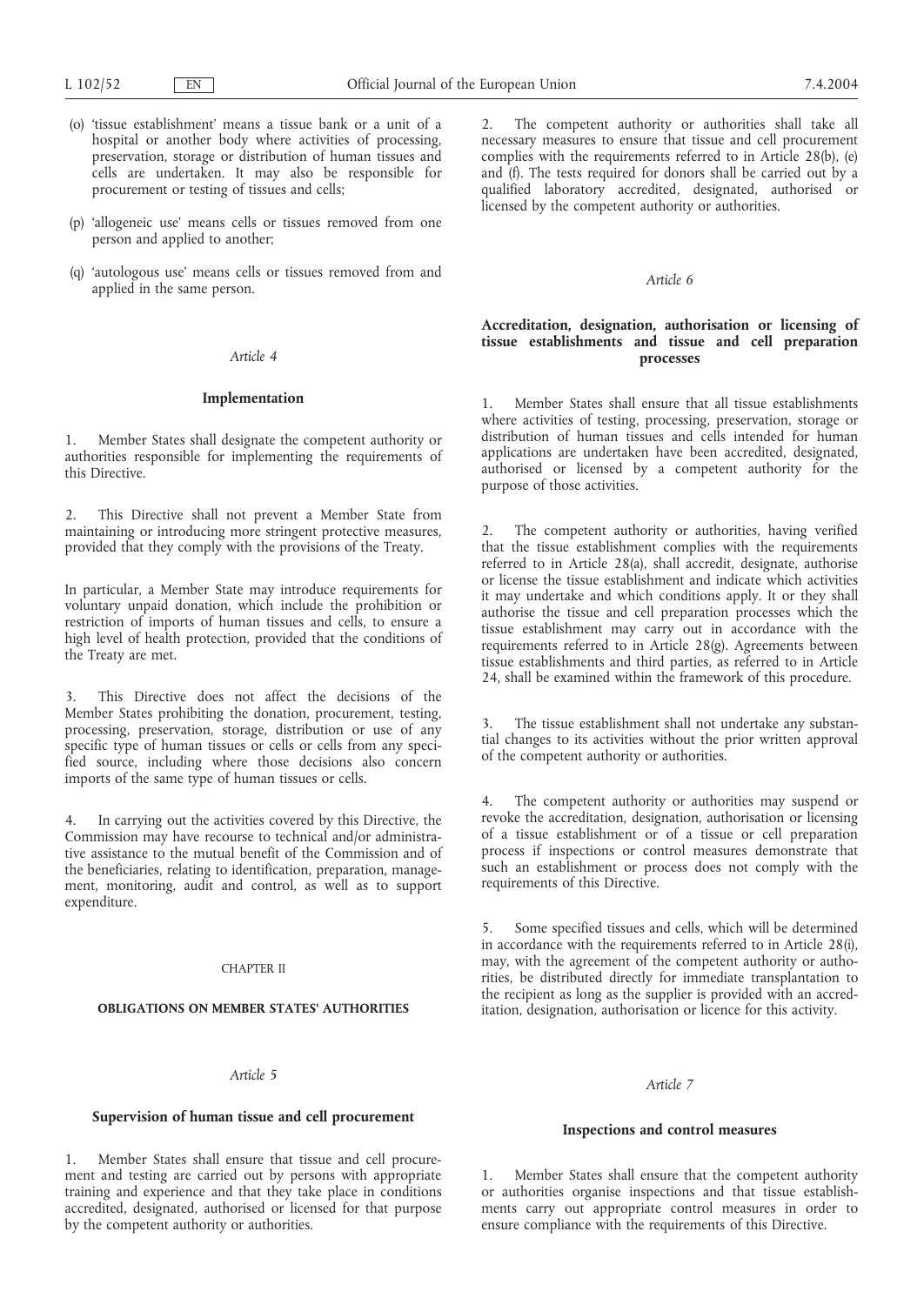2. Member States shall also ensure that appropriate control measures are in place for the procurement of human tissues and cells.

3. Inspections shall be organised and control measures shall be carried out by the competent authority or authorities on a regular basis. The interval between two inspections shall not exceed two years.

4. Such inspections and control measures shall be carried out by officials representing the competent authority, who shall be empowered to:

- (a) inspect tissue establishments and the facilities of any third parties as specified in Article 24;
- (b) evaluate and verify the procedures and the activities carried out in tissue establishments and the facilities of third parties that are relevant to the requirements of this Directive;
- (c) examine any documents or other records relating to the requirements of this Directive.

5. Guidelines concerning the conditions of the inspections and control measures, and on the training and qualification of the officials involved in order to reach a consistent level of competence and performance, shall be established in accordance with the procedure referred to in Article 29(2).

6. The competent authority or authorities shall organise inspections and carry out control measures as appropriate whenever there is any serious adverse reaction or serious adverse event. In addition, such an inspection shall be organised and control measures shall be carried out at the duly justified request of the competent authority or authorities in another Member State in any such case.

7. Member States shall, upon the request of another Member State or the Commission, provide information on the results of inspections and control measures carried out in relation to the requirements of this Directive.

### *Article 8*

#### **Traceability**

1. Member States shall ensure that all tissues and cells procured, processed, stored or distributed on their territory can be traced from the donor to the recipient and vice versa. This traceability shall also apply to all relevant data relating to products and materials coming into contact with these tissues and cells.

2. Member States shall ensure the implementation of a donor identification system which assigns a unique code to each donation and to each of the products associated with it.

3. All tissues and cells must be identified with a label that contains the information or references allowing a link to the information referred to in Article 28(f) and (h).

4. Tissue establishments shall keep the data necessary to ensure traceability at all stages. Data required for full traceability shall be kept for a minimum of 30 years after clinical use. Data storage may also be in electronic form.

5. The traceability requirements for tissues and cells, as well as for products and materials coming into contact with these tissues and cells and having an effect on their quality and safety, shall be established by the Commission in accordance with the procedure referred to in Article 29(2).

6. The procedures for ensuring traceability at Community level shall be established by the Commission in accordance with the procedure referred to in Article 29(2).

#### *Article 9*

### **Import/export of human tissues and cells**

Member States shall take all necessary measures to ensure that all imports of tissues and cells from third countries are undertaken by tissue establishments accredited, designated, authorised or licensed for the purpose of those activities, and that imported tissues and cells can be traced from the donor to the recipient and vice versa in accordance with the procedures referred to in Article 8. Member States and tissue establishments that receive such imports from third countries shall ensure that they meet standards of quality and safety equivalent to the ones laid down in this Directive.

2. Member States shall take all necessary measures to ensure that all exports of tissues and cells to third countries are undertaken by tissue establishments accredited, designated, authorised or licensed for the purpose of those activities. Those Member States that send such exports to third countries shall ensure that the exports comply with the requirements of this Directive.

- 3. (a) The import or export of tissues and cells referred to in Article 6(5) may be authorised directly by the competent authority or authorities.
	- (b) In case of emergency, the import or export of certain tissues and cells may be authorised directly by the competent authority or authorities.
	- (c) The competent authority or authorities shall take all necessary measures to ensure that imports and exports of tissues and cells referred to in subparagraphs (a) and (b) meet quality and safety standards equivalent to those laid down in this Directive.

The procedures for verifying the equivalent standards of quality and safety in accordance with paragraph 1 shall be established by the Commission, in accordance with the procedure referred to in Article 29(2).

### *Article 10*

# **Register of tissue establishments and reporting obligations**

1. Tissue establishments shall keep a record of their activities, including the types and quantities of tissues and/or cells procured, tested, preserved, processed, stored and distributed, or otherwise disposed of, and on the origin and destination of the tissues and cells intended for human applications, in accordance with the requirements referred to in Article 28(f). They shall submit to the competent authority or authorities an annual report on these activities. This report shall be publicly accessible.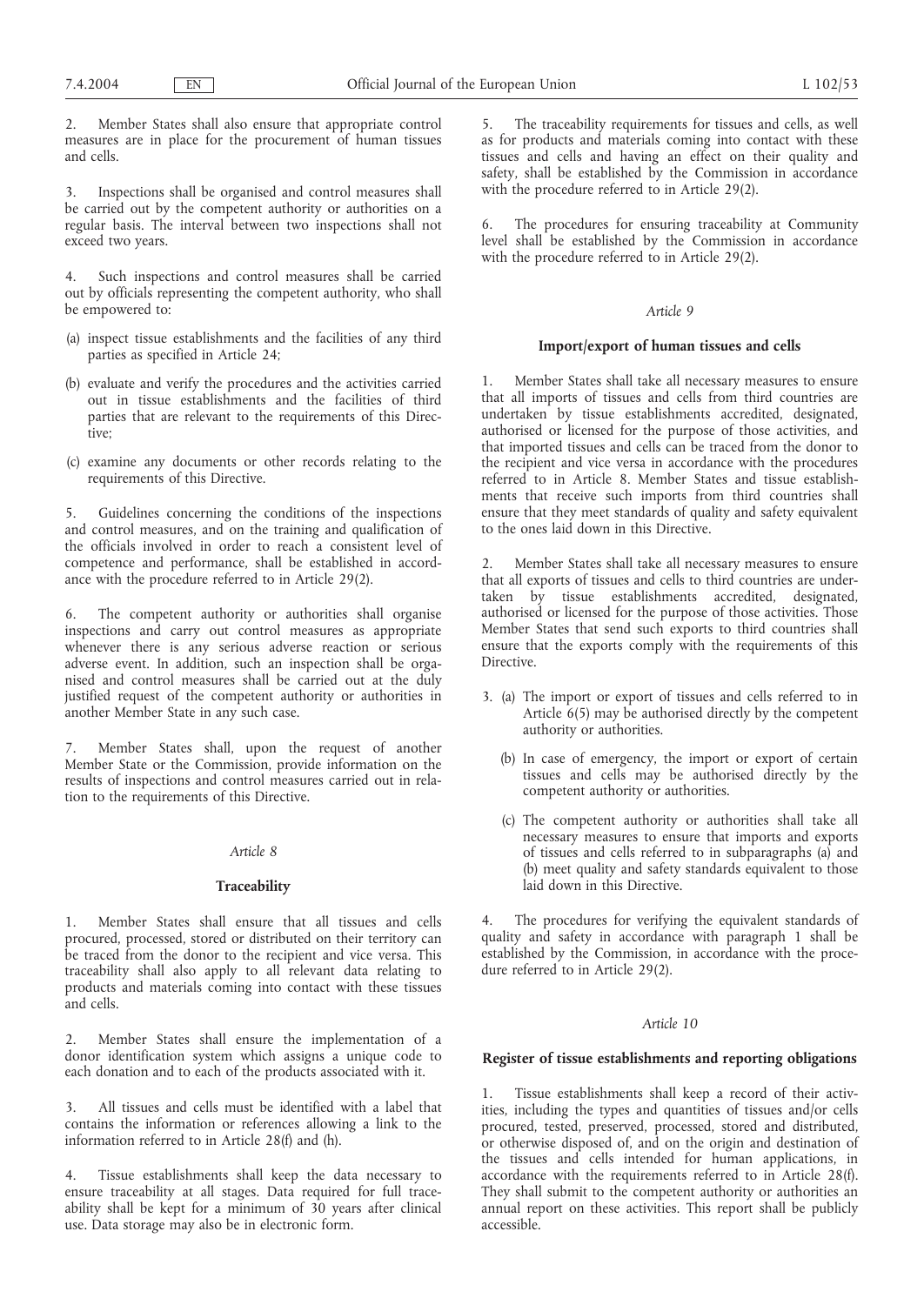2. The competent authority or authorities shall establish and maintain a publicly accessible register of tissue establishments specifying the activities for which they have been accredited, designated, authorised or licensed.

3. Member States and the Commission shall establish a network linking the national tissue establishment registers.

### *Article 11*

# **Notification of serious adverse events and reactions**

1. Member States shall ensure that there is a system in place to report, investigate, register and transmit information about serious adverse events and reactions which may influence the quality and safety of tissues and cells and which may be attributed to the procurement, testing, processing, storage and distribution of tissues and cells, as well as any serious adverse reaction observed during or after clinical application which may be linked to the quality and safety of tissues and cells.

2. All persons or establishments using human tissues and cells regulated by this Directive shall report any relevant information to establishments engaged in the donation, procurement, testing, processing, storage and distribution of human tissues and cells in order to facilitate traceability and ensure quality and safety control.

3. The responsible person referred to in Article 17 shall ensure that the competent authority or authorities is or are notified of any serious adverse events and reactions referred to in paragraph 1 and is or are provided with a report analysing the cause and the ensuing outcome.

4. The procedure for notifying serious adverse events and reactions shall be established by the Commission, in accordance with the procedure referred to in Article 29(2).

5. Each tissue establishment shall ensure that an accurate, rapid and verifiable procedure is in place which will enable it to recall from distribution any product which may be related to an adverse event or reaction.

#### CHAPTER III

### **DONOR SELECTION AND EVALUATION**

### *Article 12*

### **Principles governing tissue and cell donation**

1. Member States shall endeavour to ensure voluntary and unpaid donations of tissues and cells.

Donors may receive compensation, which is strictly limited to making good the expenses and inconveniences related to the donation. In that case, Member States define the conditions under which compensation may be granted.

Member States shall report to the Commission on these measures before 7 April 2006 and thereafter every three years. On the basis of these reports the Commission shall inform the European Parliament and the Council of any necessary further measures it intends to take at Community level.

2. Member States shall take all necessary measures to ensure that any promotion and publicity activities in support of the donation of human tissues and cells comply with guidelines or legislative provisions laid down by the Member States. Such guidelines or legislative provisions shall include appropriate restrictions or prohibitions on advertising the need for, or availability of, human tissues and cells with a view to offering or seeking financial gain or comparable advantage.

Member States shall endeavour to ensure that the procurement of tissues and cells as such is carried out on a non-profit basis.

### *Article 13*

#### **Consent**

1. The procurement of human tissues or cells shall be authorised only after all mandatory consent or authorisation requirements in force in the Member State concerned have been met.

2. Member States shall, in keeping with their national legislation, take all necessary measures to ensure that donors, their relatives or any persons granting authorisation on behalf of the donors are provided with all appropriate information as referred to in the Annex.

### *Article 14*

### **Data protection and confidentiality**

1. Member States shall take all necessary measures to ensure that all data, including genetic information, collated within the scope of this Directive and to which third parties have access, have been rendered anonymous so that neither donors nor recipients remain identifiable.

- 2. For that purpose, they shall ensure that:
- (a) data security measures are in place, as well as safeguards against any unauthorised data additions, deletions or modifications to donor files or deferral records, and transfer of information;
- (b) procedures are in place to resolve data discrepancies; and
- (c) no unauthorised disclosure of information occurs, whilst guaranteeing the traceability of donations.

3. Member States shall take all necessary measures to ensure that the identity of the recipient(s) is not disclosed to the donor or his family and vice versa, without prejudice to legislation in force in Member States on the conditions for disclosure, notably in the case of gametes donation.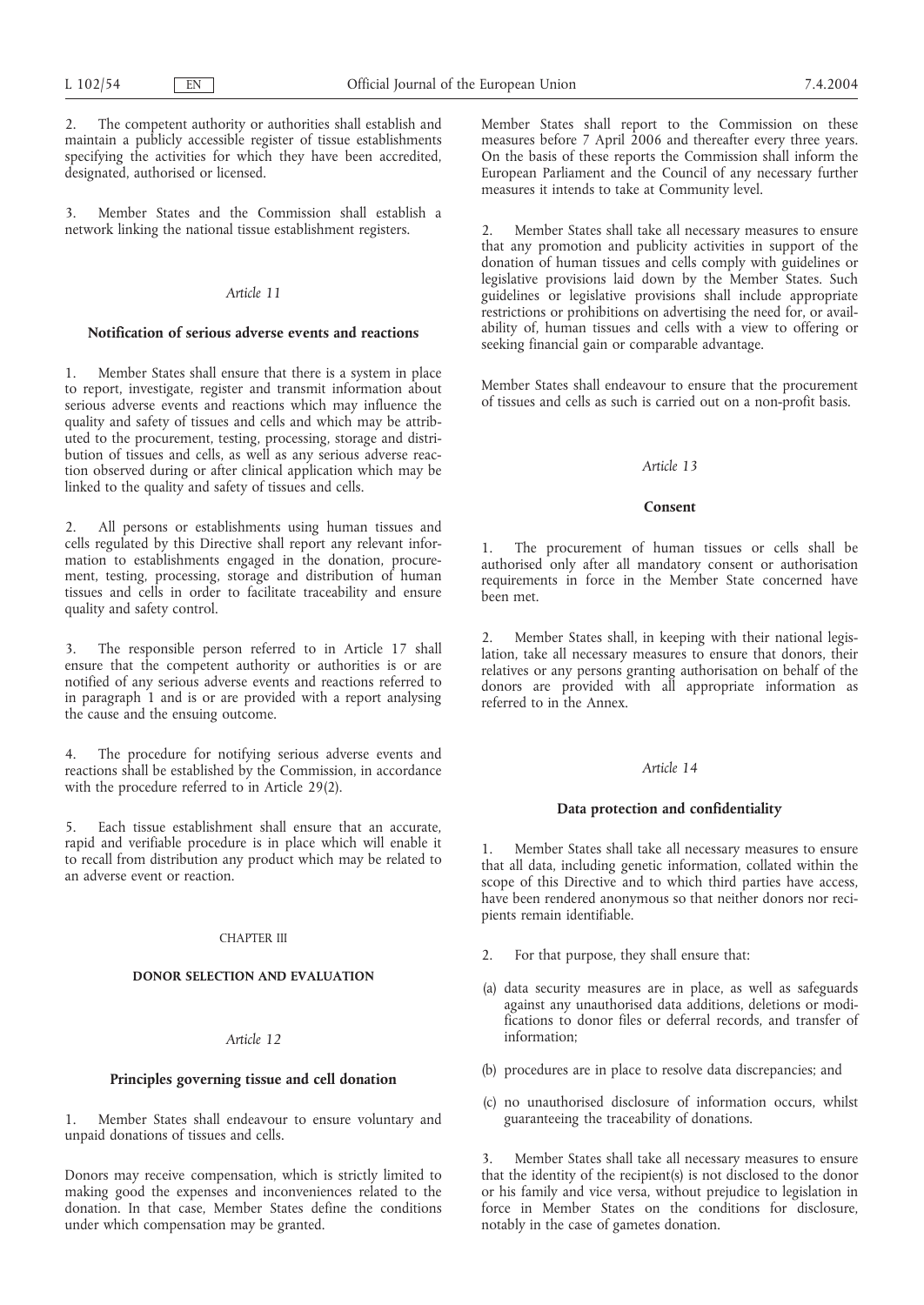#### *Article 15*

# **Selection, evaluation and procurement**

1. The activities related to tissue procurement shall be carried out in such a way as to ensure that donor evaluation and selection is carried out in accordance with the requirements referred to in Article 28(d) and (e) and that the tissues and cells are procured, packaged and transported in accordance with the requirements referred to in Article 28(f).

2. In the case of an autologous donation, the suitability criteria shall be established in accordance with the requirements referred to in Article 28(d).

3. The results of the donor evaluation and testing procedures shall be documented and any major anomalies shall be reported in accordance with the requirements referred to in the Annex.

4. The competent authority or authorities shall ensure that all activities related to tissue procurement are carried out in accordance with the requirements referred to in Article 28(f).

#### CHAPTER IV

### **PROVISIONS ON THE QUALITY AND SAFETY OF TISSUES AND CELLS**

## *Article 16*

### **Quality management**

1. Member States shall take all necessary measures to ensure that each tissue establishment puts in place and updates a quality system based on the principles of good practice.

2. The Commission shall establish the Community standards and specifications referred to in Article 28(c) for activities relating to a quality system.

3. Tissue establishments shall take all necessary measures to ensure that the quality system includes at least the following documentation:

- standard operating procedures,
- guidelines,
- training and reference manuals,
- reporting forms,
- donor records,
- information on the final destination of tissues or cells.

Tissue establishments shall take all necessary measures to ensure that this documentation is available for inspection by the competent authority or authorities.

Tissue establishments shall keep the data necessary to ensure traceability in accordance with Article 8.

### *Article 17*

### **Responsible person**

1. Every tissue establishment shall designate a responsible person who shall at least fulfil the following conditions and have the following qualifications:

- (a) possession of a diploma, certificate or other evidence of formal qualifications in the field of medical or biological sciences awarded on completion of a university course of study or a course recognised as equivalent by the Member State concerned;
- (b) at least two years' practical experience in the relevant fields.

2. The person designated in paragraph 1 shall be responsible for:

- (a) ensuring that human tissues and cells intended for human applications in the establishment for which that person is responsible are procured, tested, processed, stored and distributed in accordance with this Directive and with the laws in force in the Member State;
- (b) providing information to the competent authority or authorities as required in Article 6;
- (c) implementing the requirements of Articles 7, 10, 11, 15, 16 and 18 to 24 within the tissue establishment.

3. Tissue establishments shall inform the competent authority or authorities of the name of the responsible person referred to in paragraph 1. Where the responsible person is permanently or temporarily replaced, the tissue establishment shall immediately inform the competent authority of the name of the new responsible person and the date on which the duties of that person commence.

### *Article 18*

### **Personnel**

Personnel directly involved in activities relating to the procurement, processing, preservation, storage and distribution of tissues and cells in a tissue establishment shall be qualified to perform such tasks and shall be provided with the training referred to in Article 28(c).

### *Article 19*

### **Tissue and cell reception**

1. Tissue establishments shall ensure that all donations of human tissues and cells are subjected to tests in accordance with the requirements referred to Article 28(e) and that the selection and acceptance of tissues and cells comply with the requirements referred to in Article 28(f).

2. Tissue establishments shall ensure that human tissue and cells and associated documentation comply with the requirements referred to in Article 28(f).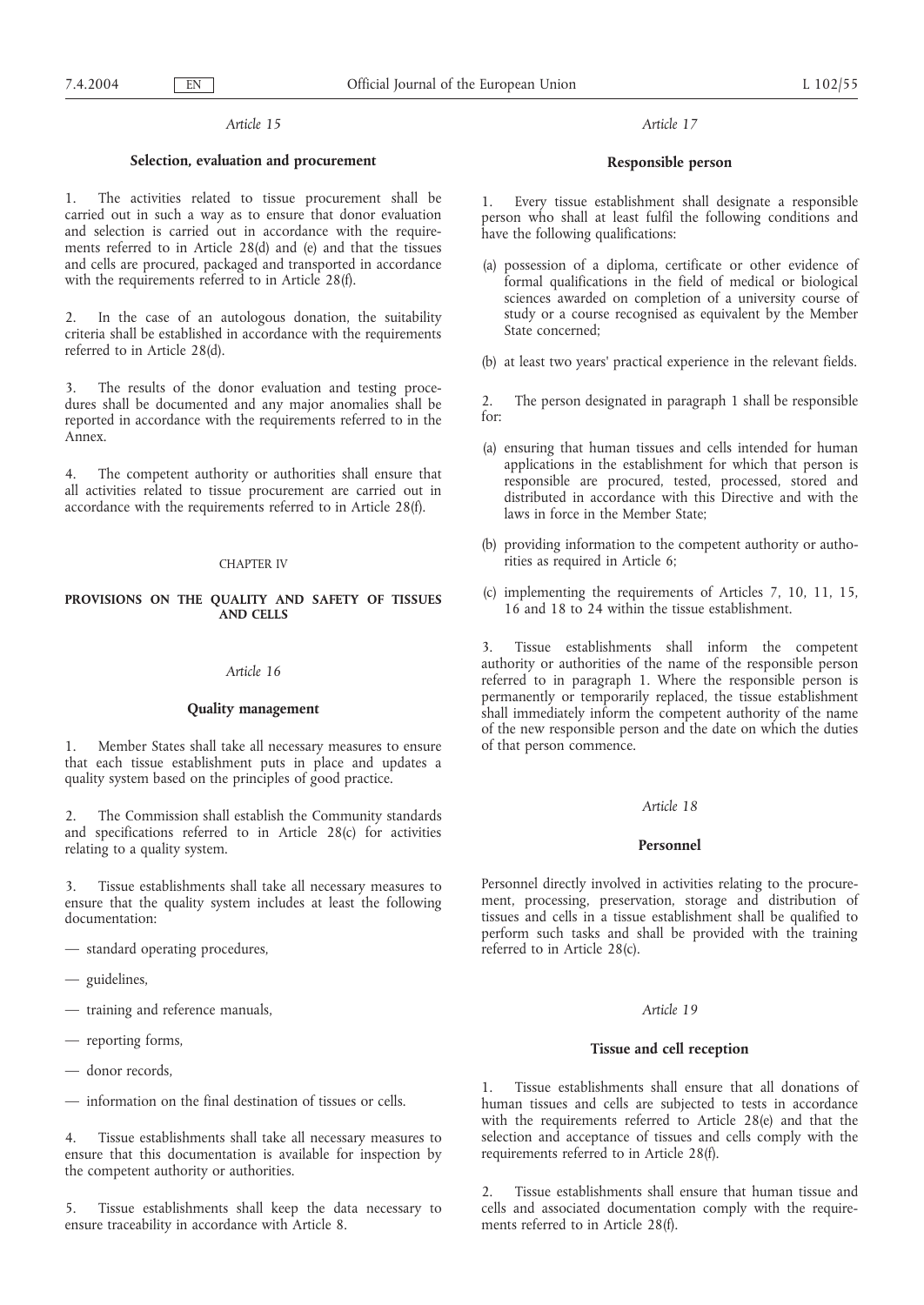3. Tissue establishments shall verify and record the fact that the packaging of human tissue and cells received complies with the requirements referred to in Article 28(f). All tissues and cells that do not comply with those provisions shall be discarded.

4. The acceptance or rejection of received tissues/cells shall be documented.

5. Tissue establishments shall ensure that human tissues and cells are correctly identified at all times. Each delivery or batch of tissues or cells shall be assigned an identifying code, in accordance with Article 8.

6. Tissue and cells shall be held in quarantine until such time as the requirements relating to donor testing and information have been met in accordance with Article 15.

## *Article 20*

## **Tissue and cell processing**

1. Tissue establishments shall include in their standard operating procedures all processes that affect quality and safety and shall ensure that they are carried out under controlled conditions. Tissue establishments shall ensure that the equipment used, the working environment and process design, validation and control conditions are in compliance with the requirements referred to in Article 28(h).

2. Any modifications to the processes used in the preparation of tissues and cells shall also meet the criteria laid down in paragraph 1.

3. Tissue establishments shall include in their standard operating procedures special provisions for the handling of tissues and cells to be discarded, in order to prevent the contamination of other tissues or cells, the processing environment or personnel.

#### *Article 21*

### **Tissue and cell storage conditions**

1. Tissue establishments shall ensure that all procedures associated with the storage of tissues and cells are documented in the standard operating procedures and that the storage conditions comply with the requirements referred to in Article 28(h).

2. Tissue establishments shall ensure that all storage processes are carried out under controlled conditions.

Tissue establishments shall establish and apply procedures for the control of packaging and storage areas, in order to prevent any situation arising that might adversely affect the functioning or integrity of tissues and cells.

4. Processed tissues or cells shall not be distributed until all the requirements laid down in this Directive have been met.

5. Member States shall ensure that tissue establishments have agreements and procedures in place to ensure that, in the event of termination of activities for whatever reason, stored tissues and cells shall be transferred to other tissue establishment or establishments accredited, designated, authorised or licensed in accordance with Article 6, without prejudice to Member States' legislation concerning the disposal of donated tissues or cells, according to the consent pertaining to them.

#### *Article 22*

### **Labelling, documentation and packaging**

Tissue establishments shall ensure that labelling, documentation and packaging conform to the requirements referred to in Article 28(f).

### *Article 23*

#### **Distribution**

Tissue establishments shall ensure the quality of tissues and cells during distribution. Distribution conditions shall comply with the requirements referred to in Article 28(h).

### *Article 24*

### **Relations between tissue establishments and third parties**

1. Tissue establishments shall establish written agreements with a third party each time an external activity takes place which influences the quality and safety of tissues and cells processed in cooperation with a third party, and in particular in the following circumstances:

- (a) where a tissue establishment entrusts one of the stages of tissue or cell processing to a third party;
- (b) where a third party provides goods and services that affect tissue or cell quality and safety assurance, including their distribution;
- (c) where a tissue establishment provides services to a tissue establishment which is not accredited;
- (d) where a tissue establishment distributes tissue or cells processed by third parties.

2. Tissue establishments shall evaluate and select third parties on the basis of their ability to meet the standards laid down in this Directive.

3. Tissue establishments shall keep a complete list of the agreements referred to in paragraph 1 that they have established with third parties.

4. Agreements between tissue establishments and third parties shall specify the responsibilities of the third parties and detailed procedures.

5. Tissue establishments shall provide copies of agreements with third parties at the request of the competent authority or authorities.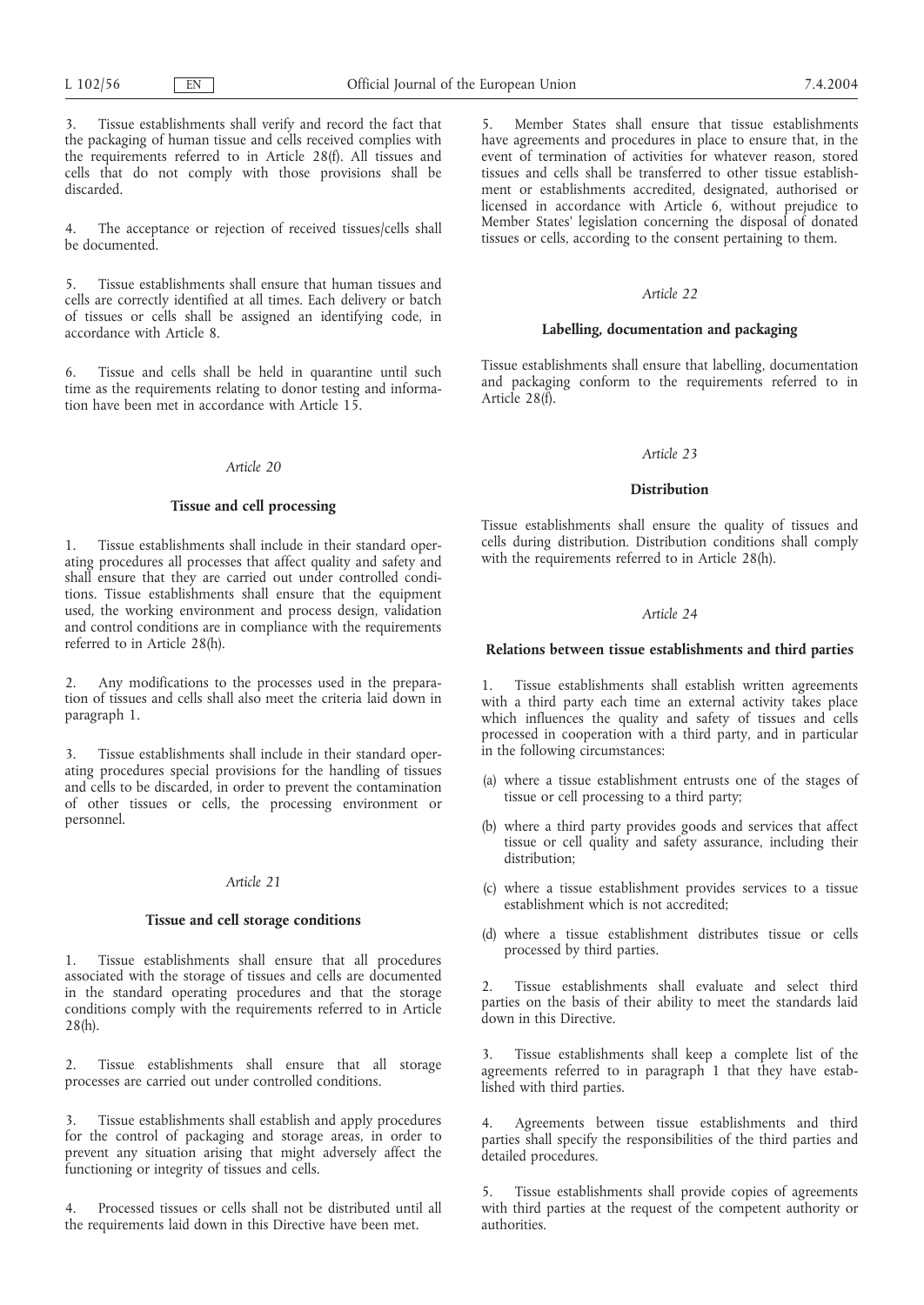#### CHAPTER V

#### **EXCHANGE OF INFORMATION, REPORTS AND PENALTIES**

### *Article 25*

### **Coding of information**

1. Member States shall establish a system for the identification of human tissues and cells, in order to ensure the traceability of all human tissues and cells pursuant to Article 8.

The Commission, in cooperation with the Member States, shall design a single European coding system to provide information on the main characteristics and properties of tissues and cells.

#### *Article 26*

#### **Reports**

1. Member States shall send the Commission, before 7 April 2009 and every three years thereafter, a report on the activities undertaken in relation to the provisions of this Directive, including an account of the measures taken in relation to inspection and control.

2. The Commission shall transmit to the European Parliament, the Council, the European Economic and Social Committee and the Committee of the Regions the reports submitted by the Member States on experience gained in implementing this Directive.

Before 7 April 2008 and every three years thereafter, the Commission shall transmit to the European Parliament, the Council, the European Economic and Social Committee and the Committee of the Regions a report on the implementation of the requirements of this Directive, in particular as regards inspection and monitoring.

#### *Article 27*

#### **Penalties**

Member States shall lay down the rules on penalties applicable to infringements of the national provisions adopted pursuant to this Directive and shall take all measures necessary to ensure that they are implemented. The penalties provided for must be effective, proportionate and dissuasive. Member States shall notify those provisions to the Commission by 7 April 2006 and shall notify it without delay of any subsequent amendments affecting them.

#### CHAPTER VI

### **CONSULTATION OF COMMITTEES**

#### *Article 28*

### **Technical requirements and their adaptation to scientific and technical progress**

The following technical requirements and their adaptation to scientific and technical progress shall be decided in accordance with the procedure referred to in Article 29(2):

(a) requirements for the accreditation, designation, authorisation or licensing of tissue establishments;

- (b) requirements for the procurement of human tissues and cells;
- (c) quality system, including training;
- (d) selection criteria for the donor of tissues and/or cells;
- (e) laboratory tests required for donors;
- (f) cell and/or tissue procurement procedures and reception at the tissue establishment;
- (g) requirements for the tissue and cell preparation process;
- (h) tissue and cell processing, storage and distribution;
- (i) requirements for the direct distribution to the recipient of specific tissues and cells.

#### *Article 29*

### **Committee**

1. The Commission shall be assisted by a Committee.

2. Where reference is made to this paragraph, Articles 5 and 7 of Decision 1999/468/EC shall apply, having regard to the provisions of Article 8 thereof.

The period referred to in Article 5(6) of Decision 1999/468/EC shall be set at three months.

3. The Committee shall adopt its Rules of Procedure.

#### *Article 30*

#### **Consultation of one or more scientific committees**

The Commission may consult the relevant scientific committee(s) when defining or adapting the technical requirements referred to in Article 28 to scientific and technical progress.

#### CHAPTER VII

#### **FINAL PROVISIONS**

### *Article 31*

#### **Transposition**

1. Member States shall bring into force the laws, regulations and administrative provisions necessary to comply with this Directive not later than 7 April 2006. They shall forthwith inform the Commission thereof.

When Member States adopt these measures they shall contain a reference to this Directive or shall be accompanied by such reference on the occasion of their official publication. The methods of making such reference shall be laid down by the Member States.

2. Member States may decide for one year after the date laid down in the first subparagraph of paragraph 1 not to apply the requirements of this Directive to tissue establishments bound by national provisions before the entry into force of this Directive.